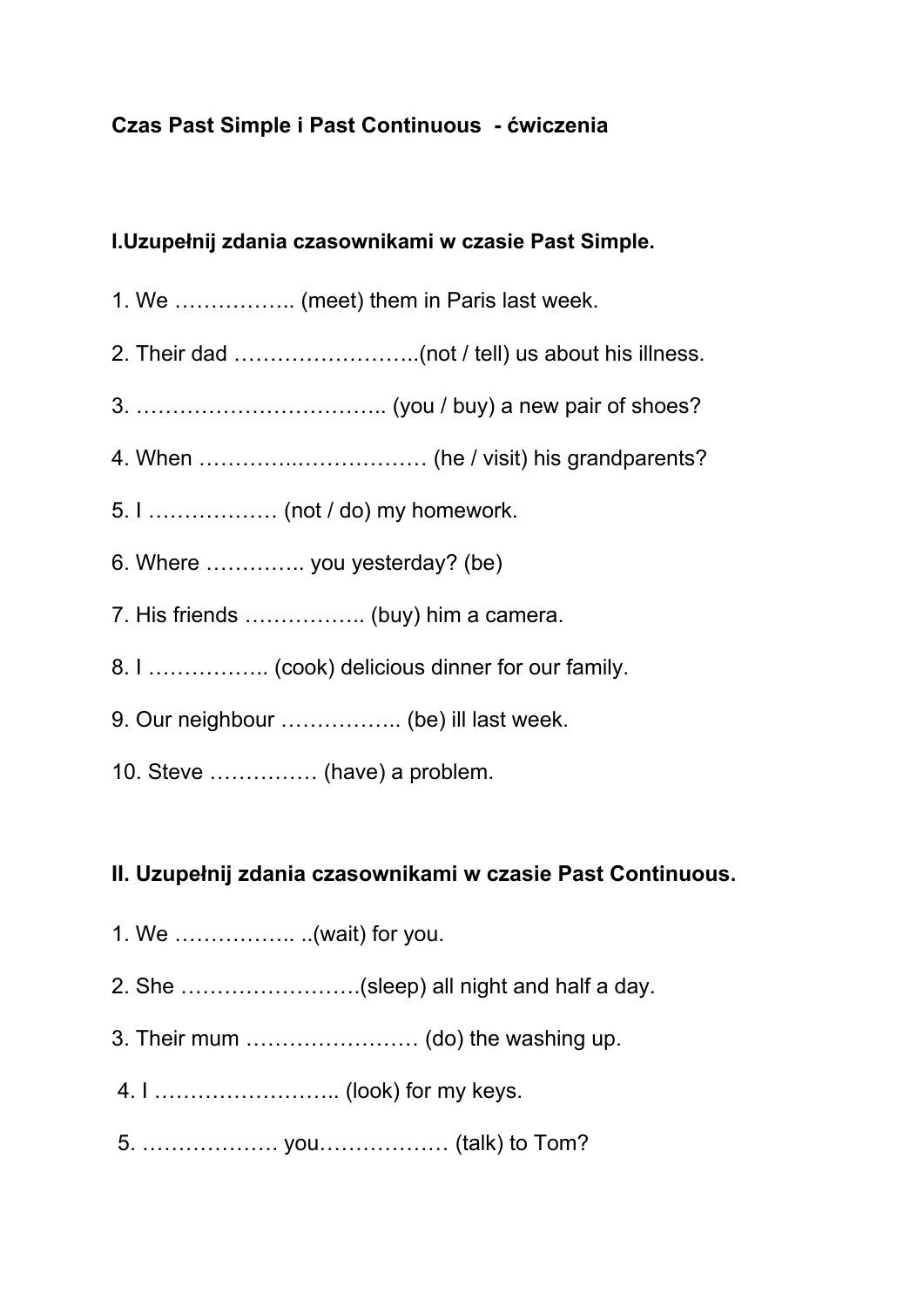- 6. ………………. his mum ………………. (wait) for him at the shop?
- 7. They ………………… (not / read) a book.
- 8. Tom's neighbour ……………………. (repair) his car in his garage.
- 9. They ………………… (laugh).
- 10. I ………………….. (not / watch) TV.

# **III. Uzupełnij zdania czasownikami w czasie Past Simple lub Past Continuous.**

- 1. I …………………… (watch) a film when a phone ……………..(ring).
- 2. She ……………………. (look) at me and …………………… (smile)

all the day.

- 3. The sun ……………… (shine) and the birds …………………. (sing).
- 4. I …………………. (open) the door, ………………. (take) my coat off

and …………….. (phone) my mum.

5. They …………………. (walk) down the street when the accident

……………… (happen).

- 6. She ……………….. (say) hello and her son ……………….. (wave) to me.
- 7. When my younger sister …………………… (watch) TV, I

………………….. (cook) a new dish.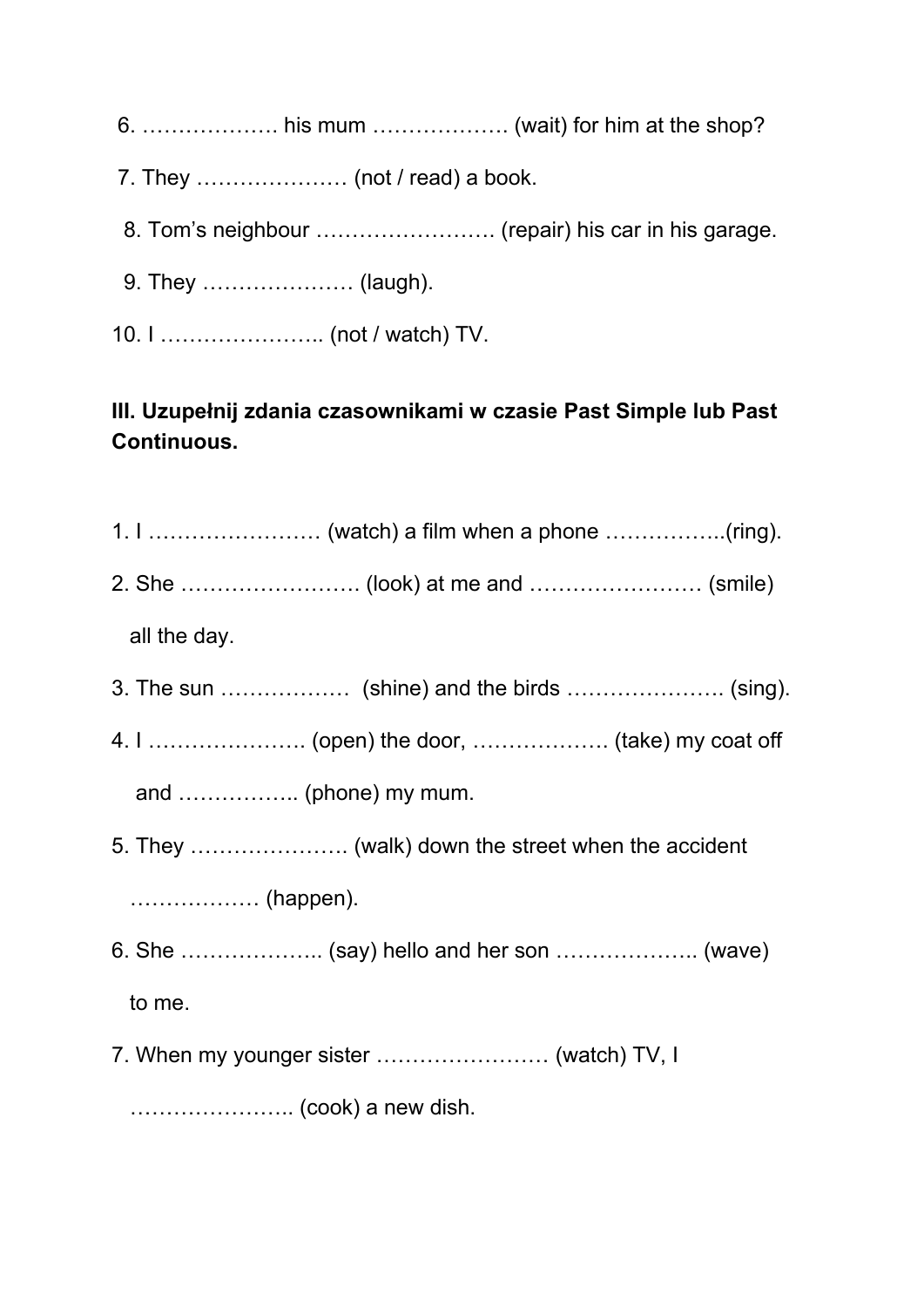8. When they …………………… (have) dinner, uncle Tom …………….…

(arrive) and ……………….. (give) them a present.

9. I ……………………… (look) for my mobile phone when

I ……………….. (see) Steve playing football in our garden.

10. Our parents ....................... (sit) on the blanket and

we……………………. (fly) the kite.

Inne ćwiczenia do wydruku znajdziesz na stronie **http://angielek.pl**